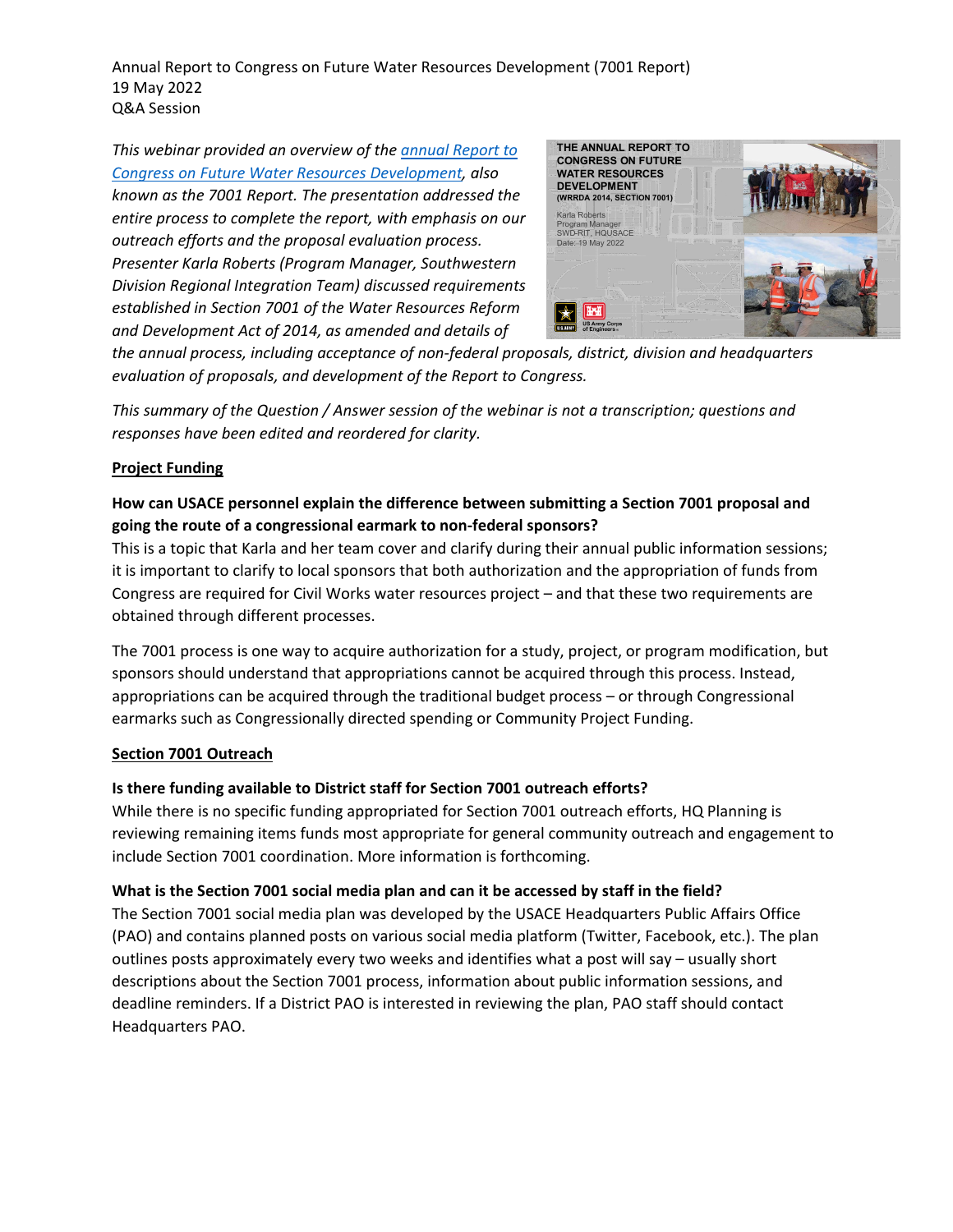Updated Independent External Peer Review Standard Operating Procedure Q&A Session

### **Section 7001 Proposal Guidance & Requirements**

**Will there be new water supply guidance related to the new Section 7001 water supply provision?** Section 127 of the Water Resources and Development Act (WRDA) of 2020 amended Section 7001 to allow placement of project proposals for municipal and agricultural water supply in the Main Report (assuming they meet all other criteria). New implementation guidance for Section 7001 is not expected based on this change as it is self-explanatory.

A new authority that is noted in the presentation is Section 155 of WRDA 2020, which authorizes the Secretary to establish a program for the study and construction of new, or enlargement of existing, small water storage projects for the purpose of flood risk management, ecological benefits, water management, water conservation, or water supply. This authority is highlighted as it may be considered an existing authority for water supply proposals that meet the criteria and therefore, may result in some water supply proposals being placed in the appendix. IG for Section 155 can be found here: <https://usace.contentdm.oclc.org/utils/getfile/collection/p16021coll5/id/35987>

# **Does the term "previously Congressionally authorized" in the Section 7001 guidance only refer to USACE study authorities, USACE project modification authorities or USACE study modification authorities? For example, would a water supply facility that was built by another agency and is in need of repair or rebuilding qualify for submittal as a Section 7001 proposal?**

The restriction pertains to excluding those proposals for which the USACE has or had authority. In this example, if another agency was authorized to build a water supply project, which is then operated and maintained by a non-Federal interest, then a proposal to modify it may be considered provided the proposal meets the other Section 7001 criteria for inclusion in the annual report.

# **What should the resulting decision document look like for a Section 7001 proposal? Does the District need to prepare a General Revaluation Report (GRR) or a Validation Study to augment an existing authorized project (i.e., a General Investigations study)?**

The "decision document" column contained for proposals included in the main Section 7001 Report does not denote anything new that a District must conduct any new effort for a proposal; USACE personnel should continue to follow the normal USACE planning and decision document process. This column is intended to clarify that that authorization of a project is subject to the submission of an appropriate decision document through the administration (e.g., a Chief's Report or Director's Report). This decision document must be submitted and approved before USACE can seek funding to construct that project.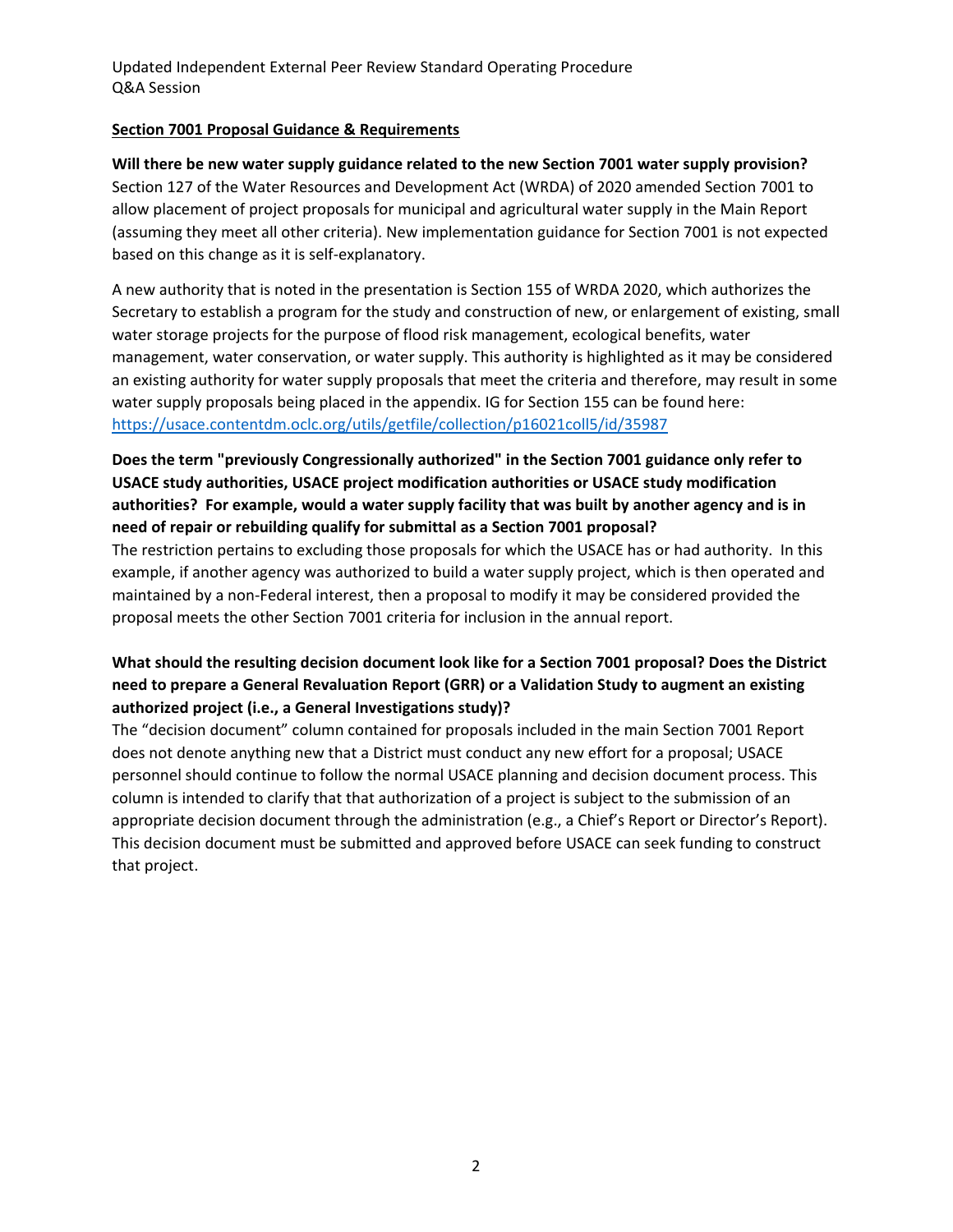Updated Independent External Peer Review Standard Operating Procedure Q&A Session

# *Additional Q&A – Annual Report to Congress on Future Water Resources Development (7001 Report) 29 July 2021 PCoP Webinar*

#### **Non-federal Sponsor 7001 Proposals**

**Are there any references or guidance available for non-federal sponsors preparing a 7001 proposal?** Non-federal sponsors should be able to find needed information and answers to frequently asked questions on the [Headquarters](https://www.usace.army.mil/Missions/Civil-Works/Project-Planning/WRRDA-7001-Proposals/) Report to Congress on Future Water Resources [Development](https://www.usace.army.mil/Missions/Civil-Works/Project-Planning/WRRDA-7001-Proposals/) website. Non-federal sponsors with specific questions can also email [wrrda7001proposal@usace.army.mil o](mailto:wrrda7001proposal@usace.army.mil)r speak with their respective District. Additionally, nonfederal sponsors ca[n review submissions from](https://www.usace.army.mil/Missions/Civil-Works/Project-Planning/Legislative-Links/wrrda2014/wrrda2014_proposals/) [prior years.](https://www.usace.army.mil/Missions/Civil-Works/Project-Planning/Legislative-Links/wrrda2014/wrrda2014_proposals/)

Section 203 submissions, which are studies conducted by non-federal sponsors, are submitted directly to the Office of the Assistant Secretary of the Army for Civil Works. Sponsors working on such studies should reference Engineer Regulation 1165-2-209: Studies of Water Resources [Development](https://www.publications.usace.army.mil/Portals/76/Publications/EngineerRegulations/ER_1165-2-209.pdf?ver=2016-04-14-102808-930) [Projects](https://www.publications.usace.army.mil/Portals/76/Publications/EngineerRegulations/ER_1165-2-209.pdf?ver=2016-04-14-102808-930) by [Non-Federal Interests.](https://www.publications.usace.army.mil/Portals/76/Publications/EngineerRegulations/ER_1165-2-209.pdf?ver=2016-04-14-102808-930)

## **Can a non-federal sponsor include qualitative benefits from all of the benefit categories, such as life safety, in its proposal?**

A non-federal sponsor can include qualitative benefits in its proposal. Please note that the benefits and costs of the study / project submitted as part of the proposal are neither evaluated nor verified during the proposal evaluation process. That information is only passed on to Congress in the report as it was submitted.

# **Do non-federal sponsors who may be able to obtain expert advice (i.e., through consultants) as they draft their 7001 proposals have an advantage over non-federal entities with fewer resources who may not be able to afford to bring in outside expertise?**

Sophisticated proposals or outside consultants are not necessary for the completion or strength of a 7001 proposal. Proposals are only evaluated against the five criteria to qualify for addition to the Report to Congress: Does the proposal fit in a USACE mission area? Does it need an authority? Does it have a preexisting authority? Has it been in a previous report? And, could USACE implement the proposed study/project?

If the non-federal sponsor is unsure if an authority is needed to conduct a study, they are invited to work with their local District to determine the answer before submitting a proposal. Note: some non- federal sponsors will choose to submit a proposal for a study/project with existing authority that they know will be placed in the appendix to raise visibility or demonstrate interest in and commitment to a specific study/project.

# **For new proposal categories, such as Environmental Infrastructure, how can smaller non-federal entities or those with fewer resources ensure their proposal makes a successful case for meeting the criteria for the Report, particularly if they are unlikely to know they can request USACE support?**

Outreach to non-federal sponsors and potential non-federal sponsors to inform them about the annual proposal process for this Report should be part of the District's standard talking points when engaging with communities. If there is a potential need for a USACE water resources study, project, or technical assistance, and authority is needed, Districts should always communicate that inclusion